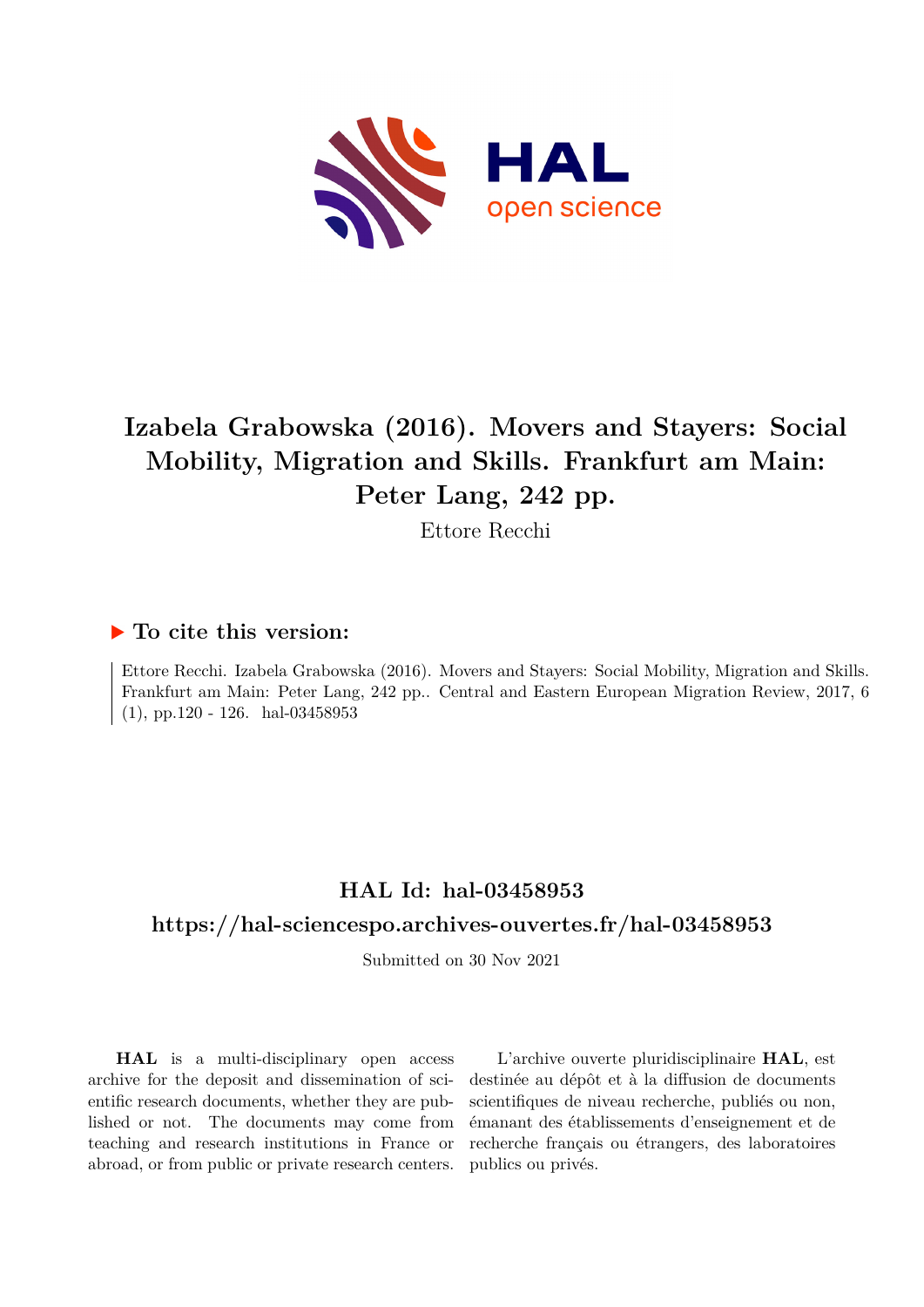## BOOK REVIEWS

#### **Izabela Grabowska (2016).** *Movers and Stayers: Social Mobility, Migration and Skills***. Franfkurt am Main: Peter Lang, 242 pp.**

Are migrants 'special individuals'? This apparently innocent question has been long overlooked by migration studies and by sociology more generally. It is only relatively recently that it has been picked up as a specific key research issue. And with good reasons: with the world migrant population expanding, 'international mobility' has been highlighted as a significant cleavage that cuts across societies and cohorts, possibly shaping emerging inequalities and socio- -cultural differences. Existing migration theory can, at best, account for the direction and (rough) size of population flows in aggregate terms, but it remains almost blind to the profile of who is going to move and who is, in fact, more likely to stay put in sending communities. This is a serious limitation in both theoretical and policy-oriented terms.

Grabowska's book addresses the issue openly with reference to the single largest nationality of migrants within Europe – Poles. She relies on a multiplicity of quantitative and qualitative sources, navigating through data collected between 1996 and 2012. But first of all it grounds data analysis in a preeminent theoretical preoccupation: what makes some people move and others not? To this end, Grabowska delves primarily into social theory, focusing on the 'agency vs structure' debate (Chapter 1). Among all possible social behaviours, migration – being a life- -changing course of action – is a good litmus test of the relative importance of external constraints and intentional choices in human behaviour. Grabowska evokes Anthony Giddens' structuration theory and Margaret Archer's morphogenesis as particularly inspiring perspectives that reconcile opposite takes on migration choices. Relying mostly on Archer, her secondary reading of existing research, especially but not only on Polish migrants, leads her to highlight reflexivity as topical to migration accounts in different settings. In her view, reflexivity serves as an interface between structure and agency – although eventually with a prevailing agency twist.

Grabowska's methodological underpinning is Adaptive Theory  $(AT)$  – in fact, more an epistemological stance than a theory in itself. Chapter 2 is indeed a plea for the triangulation of data sources, the assemblage of factual and subjective information, the merging of deductive and inductive theorising. There is no doubt that all this sits well in a critical positivist approach, but perhaps the author should have better detailed how this overall framework applies to her own study of social and spatial mobility. In fact, the following chapters follow this general inspiration, but do not translate it into a tightly knit (and hard to achieve) combination of structural and agent-based information. What is rather reported is an assemblage of quantitative and qualitative information. In the author's defence, it is fair to acknowledge that most self-defining mixed-method studies end up being a juxtaposition of different types of data (typically, survey-generated information and open-ended interviews). This book is no exception.

Chapter 3 tackles the core theme of the volume – that is, the relationship between spatial and social mobility. Grabowska has the merit of perusing the classics of social mobility research – back to pioneering research from the 1930s – in the light of spatial mobility, at times venturing into ex-post conclusions, such as: 'in industrial societies migration is a result not a cause of social mobility' (page 62). This effort spans space, time and disciplines, also discussing the work of economists (in particular, Chiswick and associates) and serving as an antecedent to her own analyses of Polish migration in the post-communist decades. A clear divide is outlined. Migration out of Poland before EU enlargement used to be short term,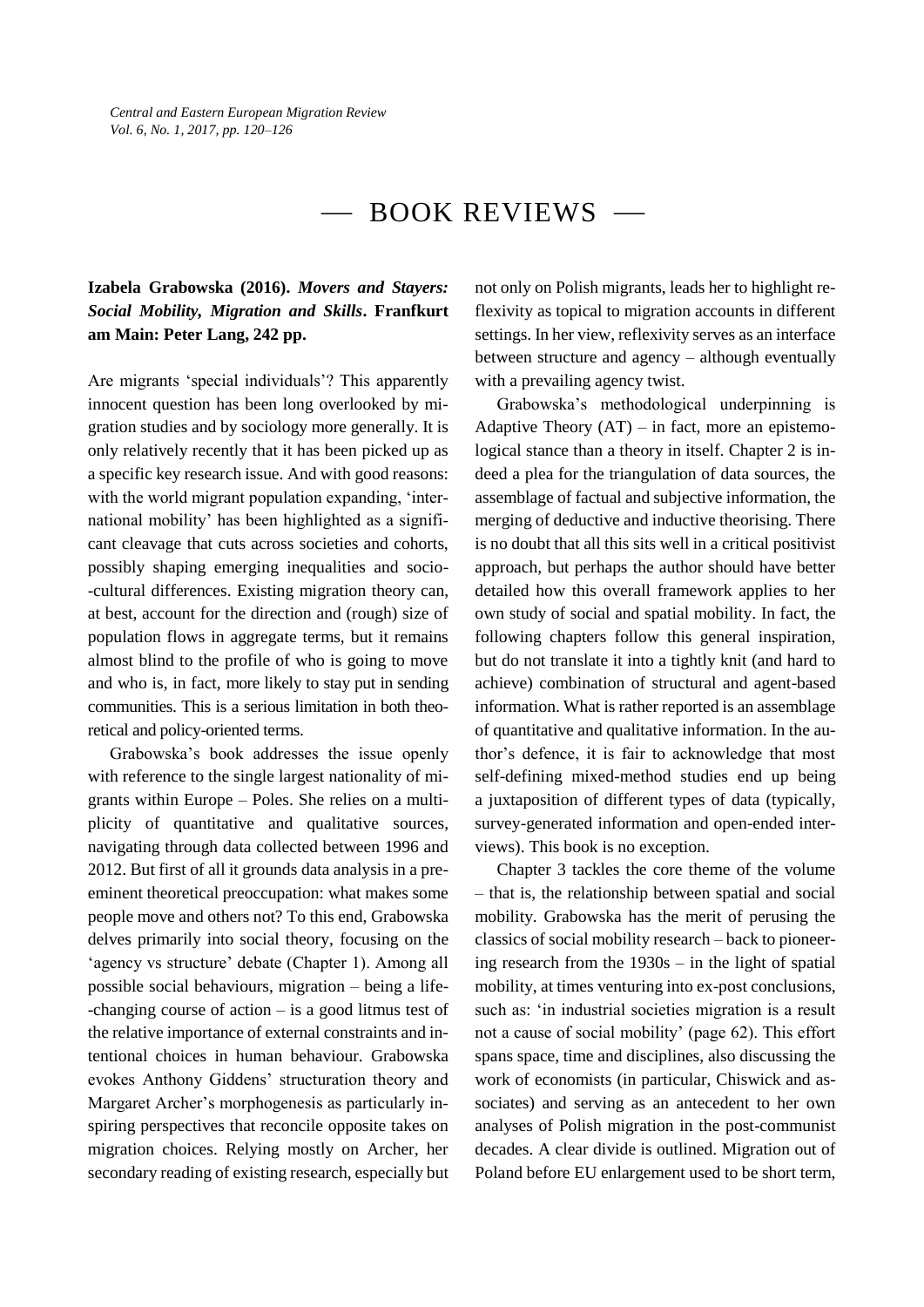from the countryside and prevalent among low-qualified workers. Accession to the EU reshuffled the profile of Polish migrants. Compared to stayers, the post-2004 migrants are younger, much more likely to be men, and somewhat more likely to be highly educated and already employed (as well as over-represented among qualified workers and owners of firms). This latter characteristic is perhaps the most unexpected from a strictly economic viewpoint. Financial resources (and thus, having a decent job already) are a pre-condition to migration plans – which is, by the way, what most research on less developed countries attests as well.

The spatial-social mobility nexus is explored through population surveys carried out in 1999, 2007 and 2008. In a comparison of first and last jobs in individual careers, Grabowska finds that the social mobility rates of Polish movers have departed from those of the stayers since EU accession (page 85). This increased social mobility occurs both downwardly and upwardly. However, migrant-only surveys nuance this picture by showing that the social mobility rates of more recent migrants are lower than those of their predecessors in the 1990s (page 86). Apparently, social mobility has declined for all, movers and stayers, in Poland. Why? Grabowska mentions areas of origin of migrants as a possible root cause of differing trajectories but, unfortunately, does not carry out any multivariate analysis to control for other covariates that may in fact condition social mobility outcomes. Additionally, she does not discuss the social class schema that undergirds her analysis and that, to some extent, does seem to depart from standard classifications (such as EGP<sup>1</sup>) used internationally. All this makes her findings rather shaky and inconclusive.

Perhaps a deeper analysis of only the largest nation-wide datasets would have yielded more insightful results. And indeed, Chapter 4 concentrates on one of these surveys, applying sequence analysis. Four types of career sequences are identified: 'anchoring', 'improvement', 'degradation' and 'zig-zag'. While the typology makes sense, it would have been appropriate to make its construction explicit. How are sequences clustered? Which technique was used? Not surprisingly, movers are more likely than stayers to experience both 'improvement' and 'degradation' over their occupational careers. Unexpected, in fact, is the difference in the role of education: definitely more closely associated with upward mobility among movers than stayers. Migration, therefore, appears to amplify the social mobility potential of human capital – something that the Polish context may not be able to trigger. This is an intriguing finding that may well be tested in other contexts.

In Grabowska's strategy, quantitative analyses are complemented by qualitative work histories of 18 return migrants interviewed in 2011–2012, along the lines of seminal work by Daniel Bertaux. The author explores how work careers are interpreted and filled up with meanings by migrants. The structural forces that make careers oscillate along a 'changeability vs stability' axis intersect with the subjective perception of job sequences as 'conditioned vs planned'. Accounts of 'incidents' and 'anchors' are contrasted to those that hinge around 'explorations' and 'projects'. According to Grabowska, what makes people opt for one or the other vocabulary is each person's degree of reflexivity – the capacity to engage in an inner conversation about one's place in the world. Following Archer, reflexivity is nuanced and knows different manifestations, not necessarily leading to the same course of action. Curiously, risk-taking is not evoked here as a critical ingredient in catalysing reflexivity into action. On the one hand, bringing psychology in could be the next step in this line of analysis about the functioning of migrants' life choices. On the other, however, there could be more to these life histories than the author's categorisation implies. For instance, the existence of dual careers, one in the country of origin and the other abroad (seasonally), does not necessarily reflect limited agency and planning. While routinised and income-oriented, this type of arrangement has its sophistication and may in fact express a deep thrust towards experimentation that transcends its declared goal (i.e., to make extra money). More or less consciously, such an experience can well affect identities and orientations. In other words, a rhetorical emphasis on instrumentality does not prevent expressive aspirations, which may nonetheless remain in the